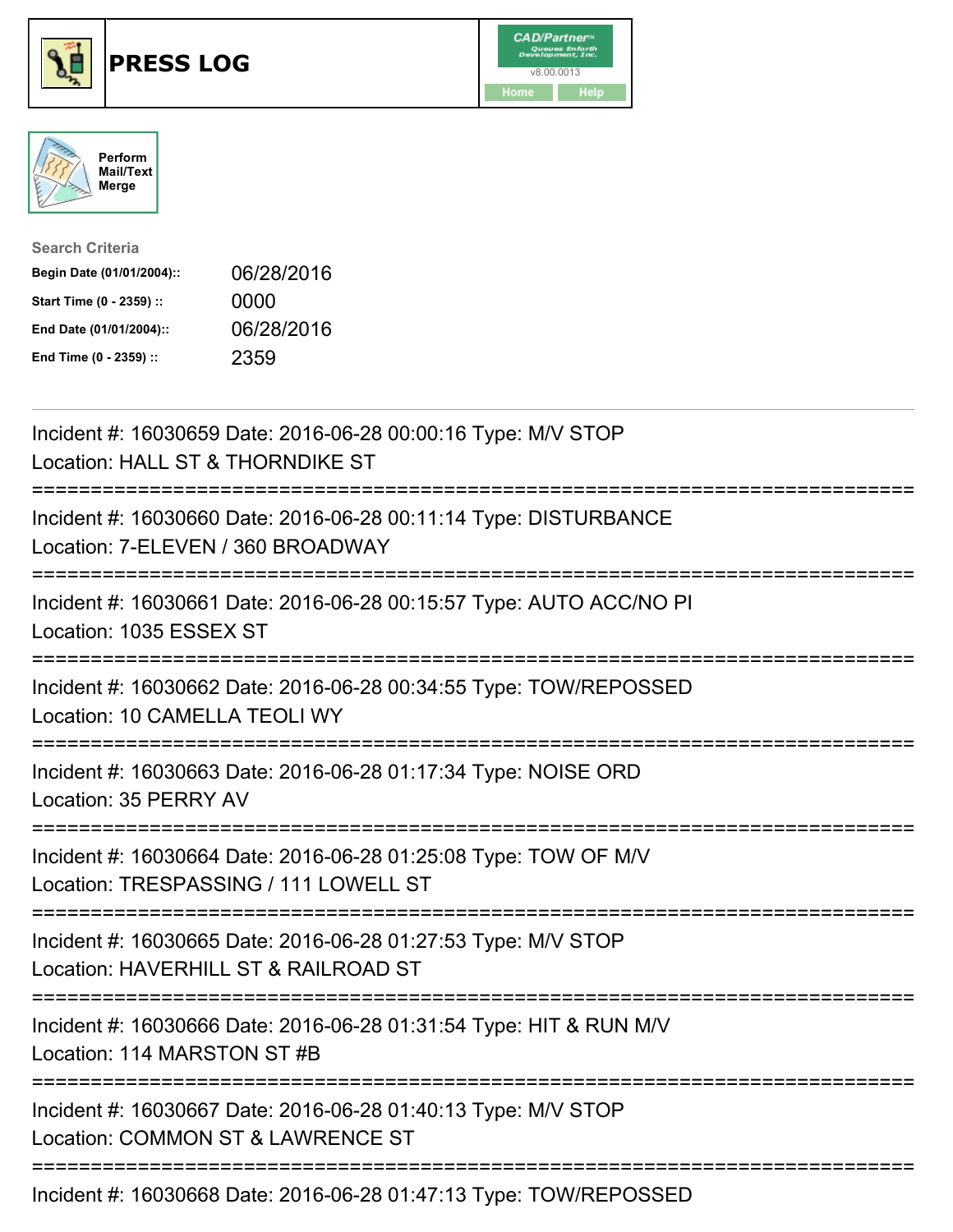Location: 113 JACKSON ST

| Incident #: 16030669 Date: 2016-06-28 01:50:24 Type: DISTURBANCE<br>Location: TRIPOLI BAKERY INC / 106 COMMON ST     |
|----------------------------------------------------------------------------------------------------------------------|
| Incident #: 16030670 Date: 2016-06-28 01:54:30 Type: M/V STOP<br>Location: TREMONT ST & HAMPSHIRE ST                 |
| Incident #: 16030671 Date: 2016-06-28 01:57:40 Type: M/V STOP<br>Location: 45 PERRY AV                               |
| Incident #: 16030672 Date: 2016-06-28 01:58:54 Type: M/V STOP<br>Location: BROADWAY & CROSS ST                       |
| Incident #: 16030673 Date: 2016-06-28 02:01:00 Type: M/V STOP<br>Location: ALLSTON ST & MARSTON ST                   |
| Incident #: 16030675 Date: 2016-06-28 02:18:19 Type: DISTURBANCE<br>Location: POLO TIPICO / LAWRENCE ST              |
| Incident #: 16030674 Date: 2016-06-28 02:20:34 Type: M/V STOP<br>Location: 1 CANAL ST                                |
| Incident #: 16030676 Date: 2016-06-28 02:24:34 Type: M/V STOP<br>Location: PROSPECT ST & HAVERHILL ST                |
| Incident #: 16030678 Date: 2016-06-28 02:25:14 Type: ALARM/BURG<br>Location: 491 BROADWAY                            |
| Incident #: 16030677 Date: 2016-06-28 02:25:55 Type: BUILDING CHK<br>Location: FANTASTIC MARKET / 388 HAMPSHIRE ST   |
| Incident #: 16030679 Date: 2016-06-28 02:28:49 Type: M/V STOP<br>Location: BROADWAY & WHITMAN ST                     |
| Incident #: 16030680 Date: 2016-06-28 02:32:18 Type: BUILDING CHK<br>Location: HAFFNERS GAS STATION / 194 S BROADWAY |
| Incident #: 16030681 Date: 2016-06-28 02:32:31 Type: TOW OF M/V<br>Location: TRESPASS / 53 OAK ST                    |
| ===================<br>Incident #: 16030682 Date: 2016-06-28 02:34:18 Type: TOW OF M/V                               |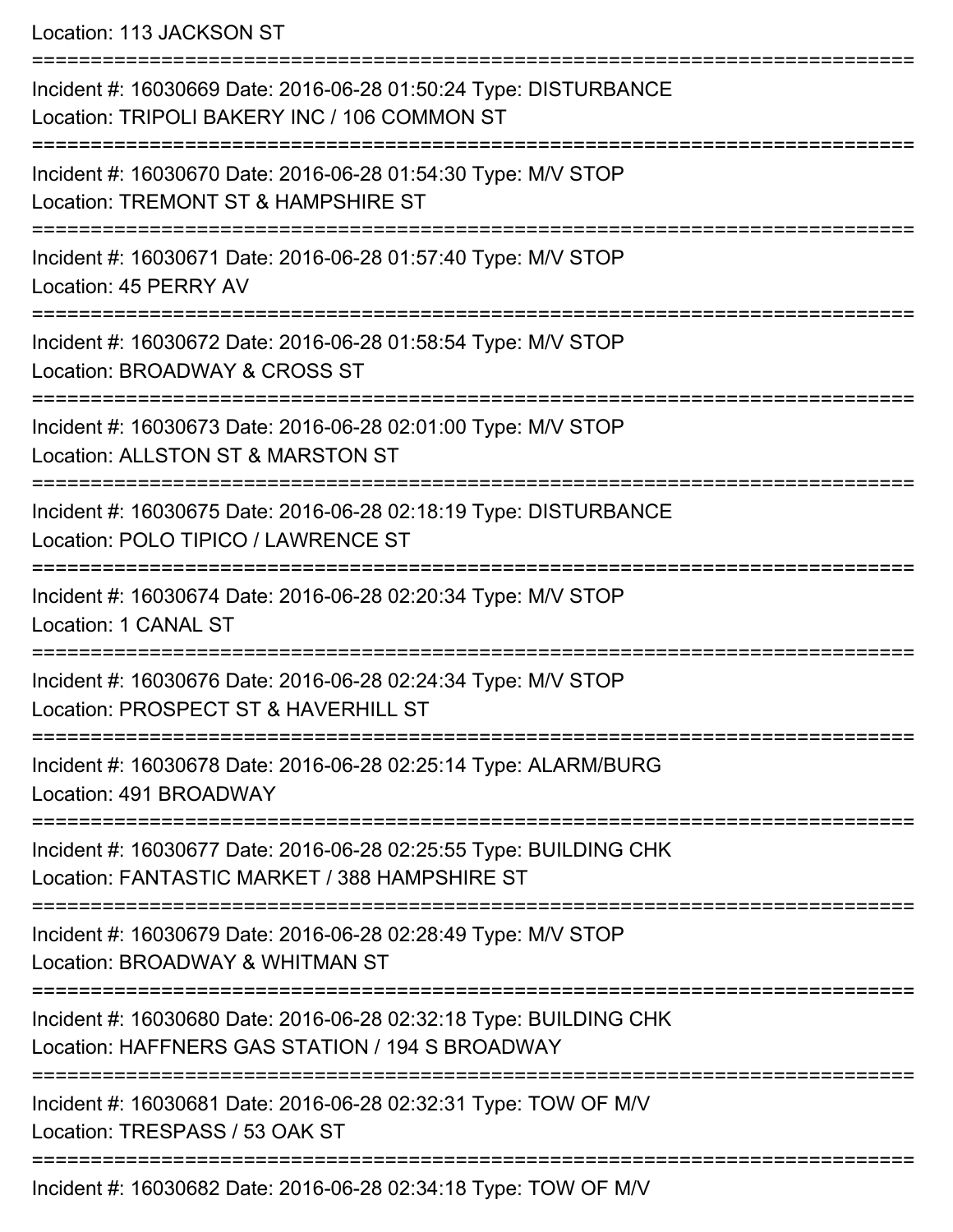| Incident #: 16030683 Date: 2016-06-28 02:42:07 Type: M/V STOP<br>Location: ANDOVER ST & FOSTER ST                   |
|---------------------------------------------------------------------------------------------------------------------|
| Incident #: 16030684 Date: 2016-06-28 02:51:41 Type: NOISE ORD<br>Location: 23 SPRINGFIELD ST                       |
| Incident #: 16030685 Date: 2016-06-28 02:54:34 Type: A&B PAST<br>Location: MAKARENA RESTAURANT / 150 COMMON ST      |
| Incident #: 16030686 Date: 2016-06-28 03:02:39 Type: BUILDING CHK<br>Location: SAM'S FOOD STORE / 389 BROADWAY      |
| Incident #: 16030687 Date: 2016-06-28 03:17:25 Type: DISORDERLY<br>Location: BRADFORD ST & FRANKLIN ST              |
| Incident #: 16030688 Date: 2016-06-28 03:18:00 Type: BUILDING CHK<br>Location: SEVEN ELEVEN / 370 BROADWAY          |
| Incident #: 16030689 Date: 2016-06-28 03:26:32 Type: MEDIC SUPPORT<br>Location: 205 BROADWAY                        |
| Incident #: 16030690 Date: 2016-06-28 03:32:20 Type: BUILDING CHK<br>Location: SANTOS GROCERY / 232 HAMPSHIRE ST    |
| Incident #: 16030691 Date: 2016-06-28 03:49:42 Type: BUILDING CHK<br>Location: CAFE AZTECA / null                   |
| Incident #: 16030692 Date: 2016-06-28 03:50:33 Type: ALARM/BURG<br>Location: 55 HAMPSHIRE ST                        |
| Incident #: 16030693 Date: 2016-06-28 03:52:30 Type: ALARMS<br>Location: 65 GLENN ST                                |
| =====================<br>Incident #: 16030694 Date: 2016-06-28 03:54:47 Type: B&E/MV/PAST<br>Location: 14 CANTON ST |
| Incident #: 16030695 Date: 2016-06-28 04:09:30 Type: BUILDING CHK<br>Location: COMCAST / 92 GLENN ST                |
| ---------------------------<br>Incident #: 16030696 Date: 2016-06-28 05:42:03 Type: DISTURBANCE                     |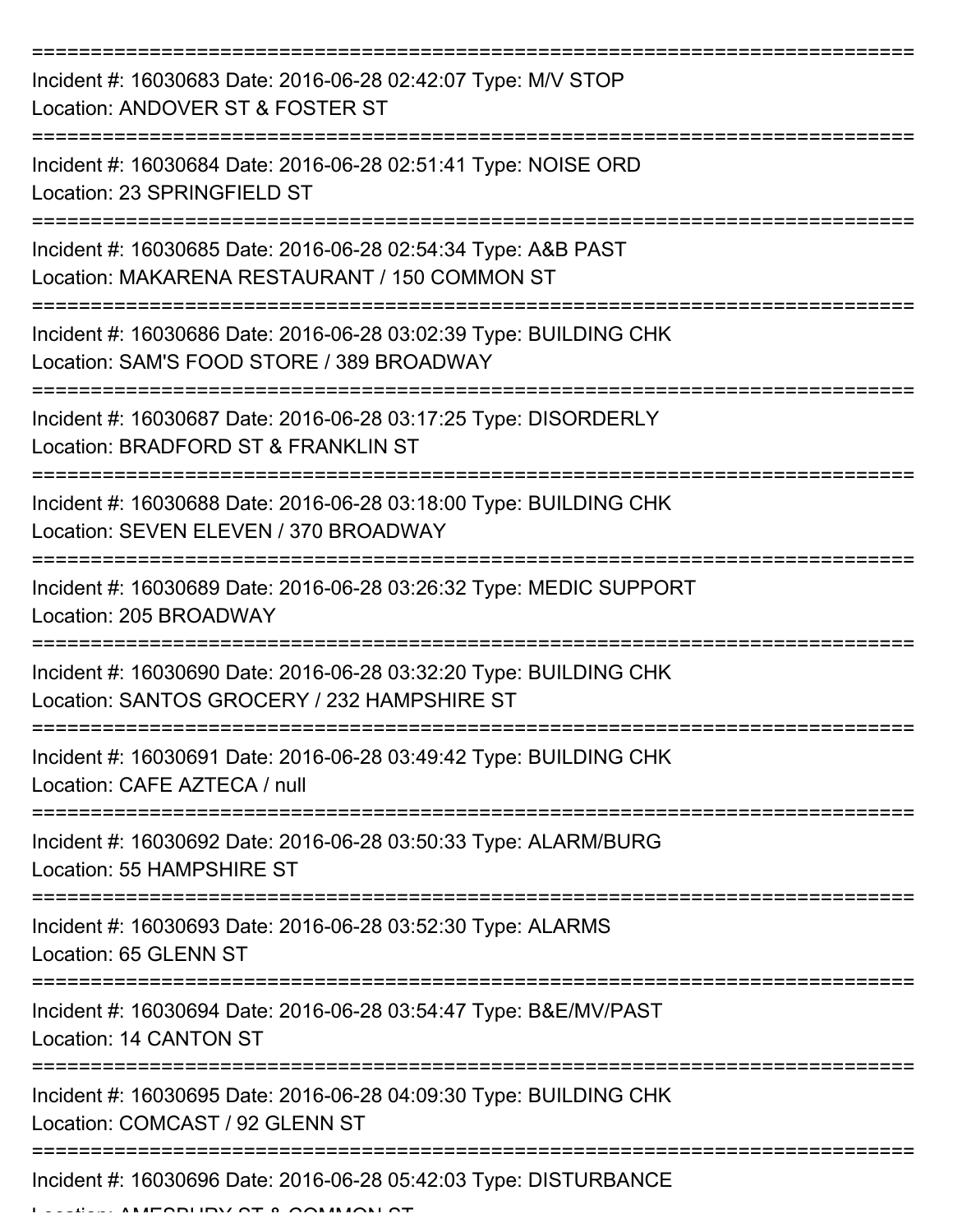| Incident #: 16030697 Date: 2016-06-28 05:46:47 Type: ALARM OF FIRE<br>Location: MASONIC TEMPLE / COMMON ST & JACKSON ST |
|-------------------------------------------------------------------------------------------------------------------------|
| Incident #: 16030698 Date: 2016-06-28 06:08:21 Type: MEDIC SUPPORT<br><b>Location: AMESBURY ST</b>                      |
| Incident #: 16030699 Date: 2016-06-28 06:10:38 Type: SUICIDE ATTEMPT<br>Location: 4 FERRY ST FL 2                       |
| Incident #: 16030701 Date: 2016-06-28 07:06:42 Type: M/V STOP<br>Location: BOWDOIN ST & CLIFTON ST                      |
| Incident #: 16030700 Date: 2016-06-28 07:09:07 Type: STOL/MV/PAS<br>Location: 55 AUBURN ST                              |
| Incident #: 16030702 Date: 2016-06-28 07:21:10 Type: STOL/MV/PAS<br>Location: 66 TENNEY ST                              |
| Incident #: 16030703 Date: 2016-06-28 07:31:58 Type: ALARMS<br>Location: 190 HAMPSHIRE ST                               |
| Incident #: 16030704 Date: 2016-06-28 07:54:20 Type: B&E/PAST<br>Location: 200 COMMON ST FL 3                           |
| Incident #: 16030705 Date: 2016-06-28 08:02:10 Type: ALARMS<br>Location: 15 LOGAN ST                                    |
| Incident #: 16030706 Date: 2016-06-28 08:27:41 Type: GENERAL SERV<br>Location: 12 SARATOGA ST                           |
| Incident #: 16030707 Date: 2016-06-28 08:29:35 Type: STOL/MV/PAS<br>Location: 135 MAY ST                                |
| Incident #: 16030708 Date: 2016-06-28 08:34:03 Type: CLOSE STREET<br>Location: HAMPSHIRE ST & MYRTLE ST                 |
| Incident #: 16030709 Date: 2016-06-28 08:38:03 Type: AUTO ACC/NO PI<br>Location: SAL'S RESTURANT / 354 MERRIMACK ST     |
| Incident #: 16030710 Date: 2016-06-28 09:10:23 Type: PARK & WALK                                                        |

Location: BDANEODN ST & BDOADWAY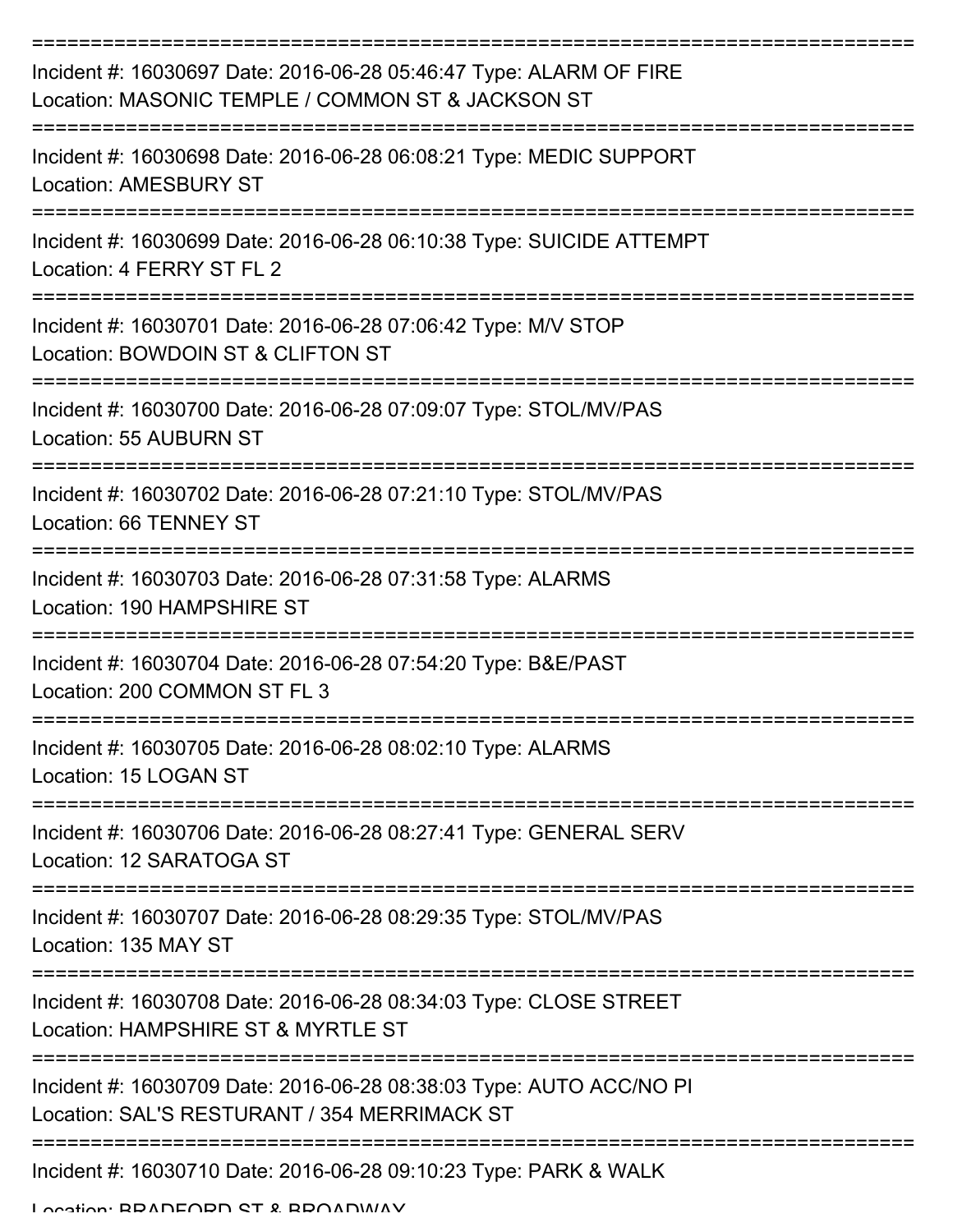| Incident #: 16030711 Date: 2016-06-28 09:11:35 Type: AUTO ACC/NO PI<br>Location: NEW ENGLAND NEUROLOGICAL / 354 MERRIMACK ST |
|------------------------------------------------------------------------------------------------------------------------------|
| Incident #: 16030712 Date: 2016-06-28 09:18:57 Type: HIT & RUN M/V<br>Location: AMES ST & SMITH ST                           |
| Incident #: 16030713 Date: 2016-06-28 09:56:18 Type: PARK & WALK<br>Location: BRADFORD ST & BROADWAY                         |
| Incident #: 16030714 Date: 2016-06-28 10:01:56 Type: MEDIC SUPPORT<br>Location: 40 LAWRENCE ST #318                          |
| Incident #: 16030715 Date: 2016-06-28 10:05:47 Type: MV/BLOCKING<br>Location: 59 HOWARD ST                                   |
| Incident #: 16030716 Date: 2016-06-28 10:11:12 Type: M/V STOP<br>Location: LAWRENCE ST & MYRTLE ST                           |
| Incident #: 16030717 Date: 2016-06-28 10:15:59 Type: M/V STOP<br>Location: BROADWAY & CROSS ST                               |
| Incident #: 16030718 Date: 2016-06-28 10:20:00 Type: M/V STOP<br>Location: JACKSON ST & SUMMER ST                            |
| Incident #: 16030719 Date: 2016-06-28 10:27:51 Type: M/V STOP<br>Location: COMMON ST & NEWBURY ST                            |
| Incident #: 16030720 Date: 2016-06-28 10:39:11 Type: TOW OF M/V<br>Location: 360 BROADWAY                                    |
| Incident #: 16030721 Date: 2016-06-28 11:00:31 Type: PARK & WALK<br>Location: BRADFORD ST & BROADWAY                         |
| Incident #: 16030722 Date: 2016-06-28 11:08:03 Type: RECOV/STOL/MV<br>Location: CUSTER ST & PROSPECT ST                      |
| Incident #: 16030723 Date: 2016-06-28 11:13:26 Type: M/V STOP<br>Location: 60 SALEM ST                                       |
| Incident #: 16030724 Date: 2016-06-28 11:15:45 Type: M/V STOP<br>Location: 205 BROADWAY                                      |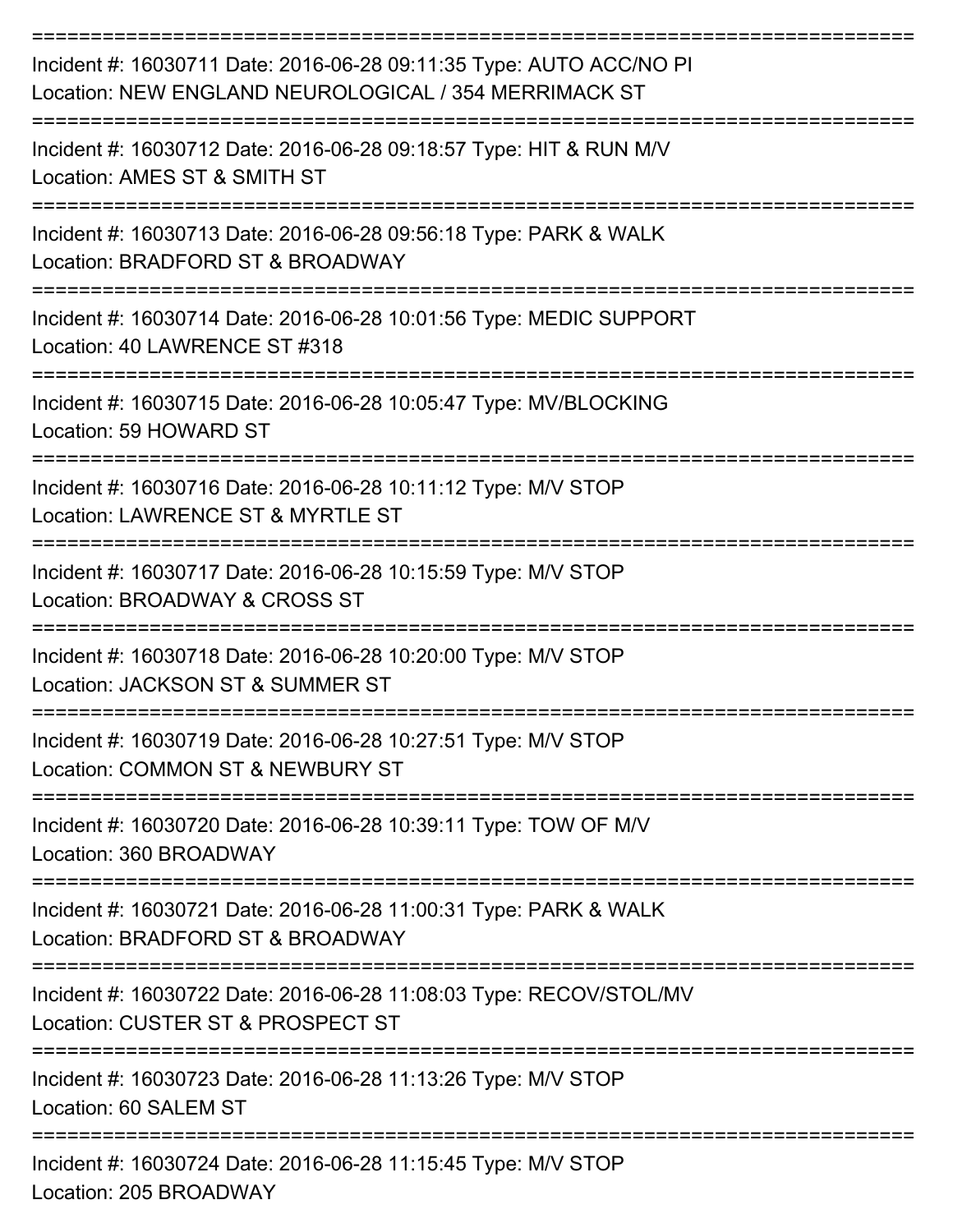| Incident #: 16030725 Date: 2016-06-28 11:27:57 Type: M/V STOP<br>Location: 41 MELVIN ST                                   |
|---------------------------------------------------------------------------------------------------------------------------|
| Incident #: 16030726 Date: 2016-06-28 11:28:44 Type: KEEP PEACE<br>Location: 49 BLANCHARD ST                              |
| Incident #: 16030727 Date: 2016-06-28 11:33:47 Type: SUICIDE ATTEMPT<br>Location: ARBOUR COUNSELING / 599 CANAL ST FL 3RD |
| Incident #: 16030728 Date: 2016-06-28 11:46:43 Type: STOL/MV/PAS<br>Location: 36 FRANKLIN<br>----------------             |
| Incident #: 16030729 Date: 2016-06-28 11:51:19 Type: TOW OF M/V<br>Location: APPLETON ST & ESSEX ST                       |
| Incident #: 16030730 Date: 2016-06-28 11:52:37 Type: DRUG VIO<br>Location: 58 AVON ST                                     |
| Incident #: 16030731 Date: 2016-06-28 11:57:02 Type: INVEST CONT<br>Location: YMCA / 40 LAWRENCE ST                       |
| Incident #: 16030732 Date: 2016-06-28 12:01:45 Type: PARK & WALK<br>Location: MARKET ST & S UNION ST                      |
| Incident #: 16030733 Date: 2016-06-28 12:17:00 Type: M/V STOP<br>Location: DAISY ST & HOLLY ST                            |
| Incident #: 16030734 Date: 2016-06-28 12:28:31 Type: MEDIC SUPPORT<br>Location: 63 FERRY ST FL 1ST                        |
| Incident #: 16030735 Date: 2016-06-28 12:36:04 Type: WARRANT SERVE<br>Location: HOWARD ST & PLATT ST                      |
| Incident #: 16030737 Date: 2016-06-28 12:39:54 Type: LOST PROPERTY<br>Location: HAMPSHIRE ST & LAWRENCE ST                |
| Incident #: 16030736 Date: 2016-06-28 12:43:18 Type: M/V STOP<br>Location: PARK ST & SARATOGA ST                          |
| Incident #: 16030740 Date: 2016-06-28 12:46:23 Type: HIT & RUN M/V<br>Location: 71 ELM ST                                 |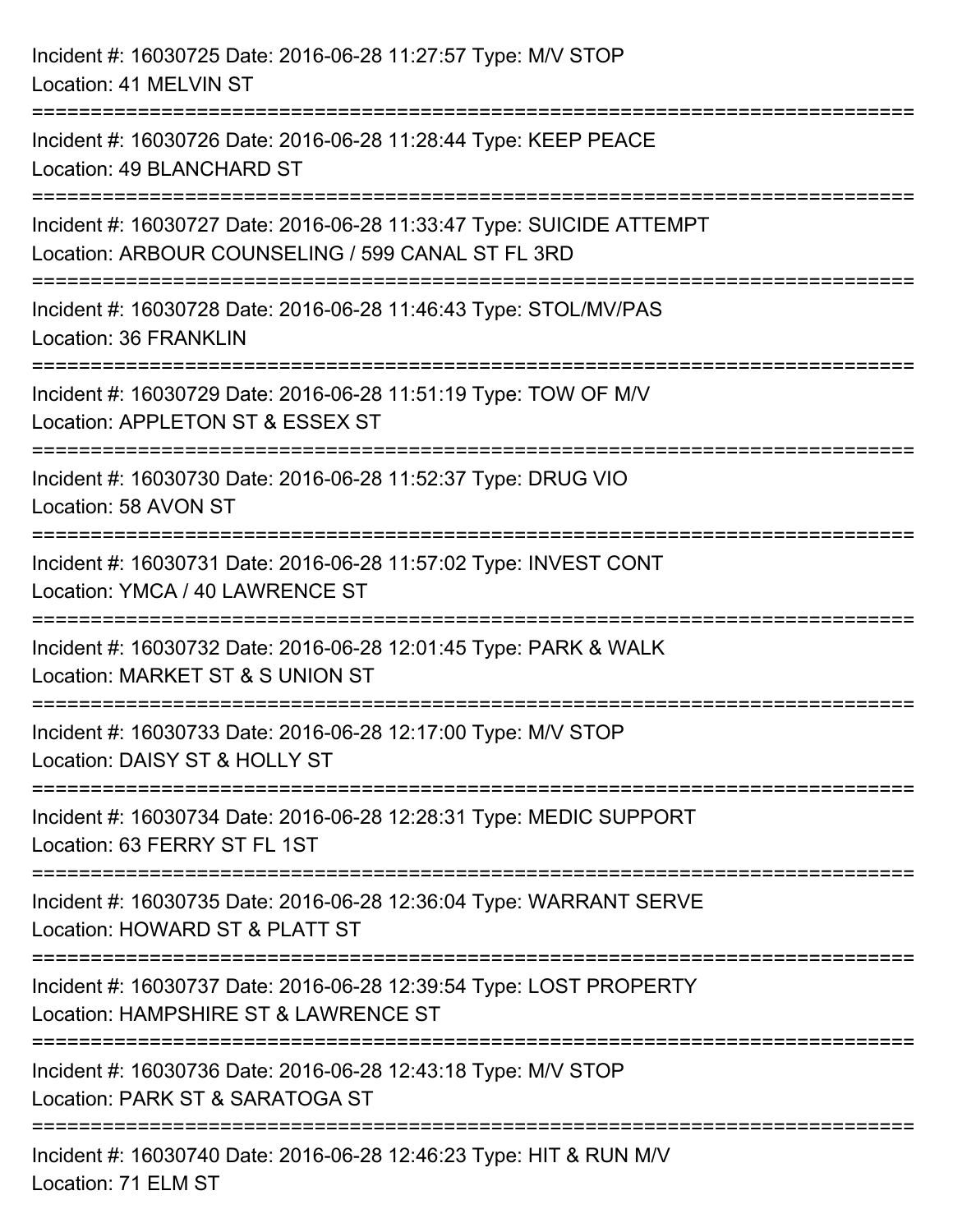| Incident #: 16030738 Date: 2016-06-28 12:46:48 Type: TOW OF M/V<br>Location: 45 SUMMER ST                        |
|------------------------------------------------------------------------------------------------------------------|
| Incident #: 16030739 Date: 2016-06-28 12:46:50 Type: LOCKOUT<br>Location: ESSEX ST & OXFORD ST                   |
| Incident #: 16030741 Date: 2016-06-28 12:59:33 Type: M/V STOP<br>Location: BRADFORD ST & BROADWAY                |
| Incident #: 16030742 Date: 2016-06-28 13:03:03 Type: PARK & WALK<br>Location: MARKET ST & S UNION ST             |
| Incident #: 16030743 Date: 2016-06-28 13:11:56 Type: KEEP PEACE<br>Location: 14 EXETER ST                        |
| Incident #: 16030744 Date: 2016-06-28 13:16:35 Type: LOST PROPERTY<br>Location: 147 LAWRENCE ST FL 3             |
| Incident #: 16030745 Date: 2016-06-28 13:28:12 Type: TOW OF M/V<br><b>Location: 47 TRENTON ST</b>                |
| Incident #: 16030746 Date: 2016-06-28 13:44:09 Type: CK WELL BEING<br>Location: 181 GARDEN ST                    |
| Incident #: 16030747 Date: 2016-06-28 13:46:40 Type: MEDIC SUPPORT<br>Location: POINT AFTER CLUB / 15 UNION ST   |
| Incident #: 16030749 Date: 2016-06-28 13:50:34 Type: THREATS<br>Location: 11 WEST LAUREL ST                      |
| Incident #: 16030748 Date: 2016-06-28 13:57:03 Type: MEDIC SUPPORT<br>Location: WALGREENS / BROADWAY & LOWELL ST |
| Incident #: 16030750 Date: 2016-06-28 14:15:31 Type: EXTRA SURVEIL<br>Location: GEISLER STATE POOL / 50 HIGH ST  |
| Incident #: 16030752 Date: 2016-06-28 14:17:43 Type: CK WELL BEING<br>Location: BENNINGTON ST & ERVING AV        |
| Incident #: 16030751 Date: 2016-06-28 14:17:44 Type: EXTRA SURVEIL<br>Location: BOAT RAMP / null                 |

===========================================================================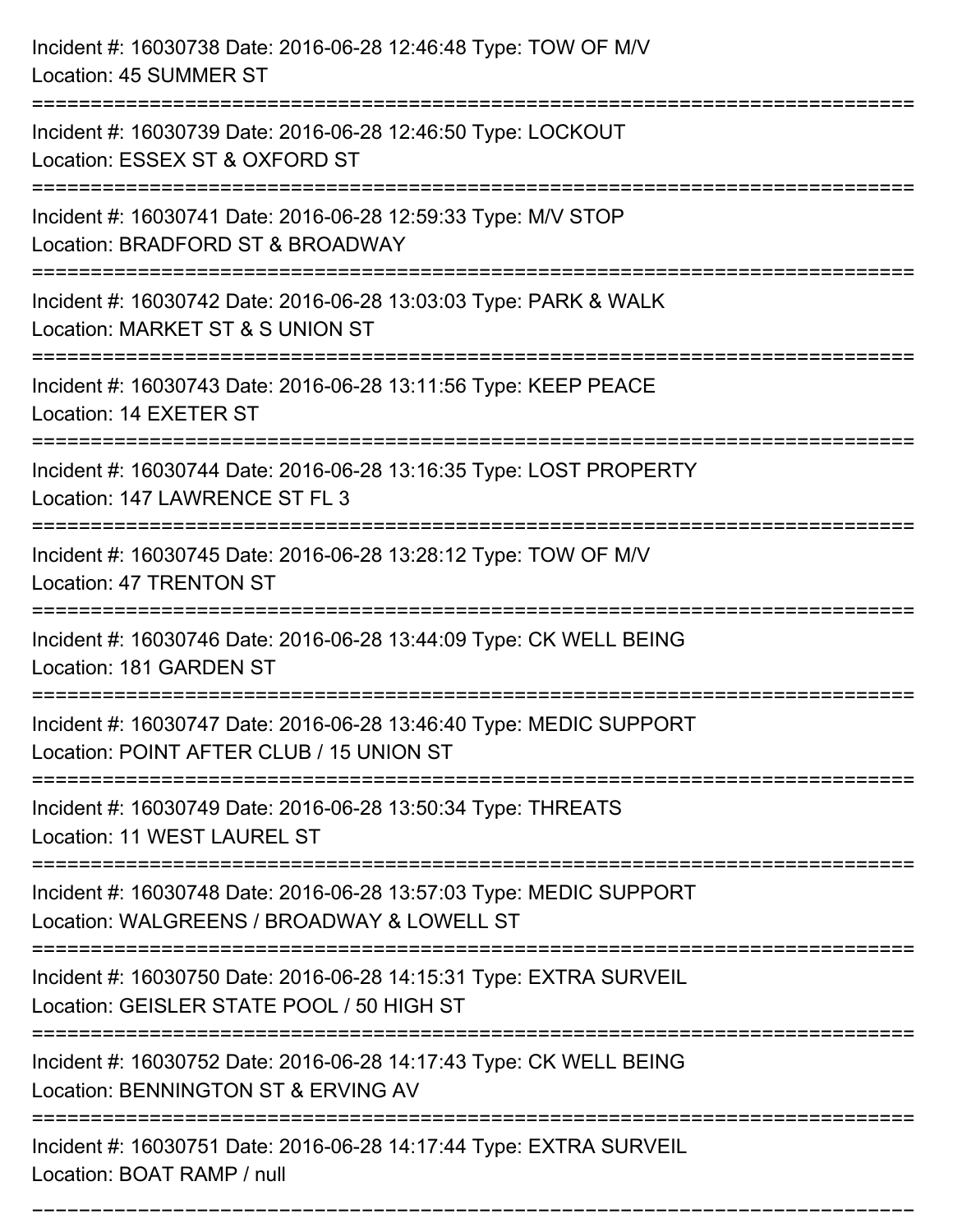| Incident #: 16030753 Date: 2016-06-28 14:42:28 Type: SUS PERS/MV<br>Location: 473 HAMPSHIRE ST                                     |
|------------------------------------------------------------------------------------------------------------------------------------|
| Incident #: 16030754 Date: 2016-06-28 14:44:09 Type: SPECIAL CHECK<br>Location: BOAT RAMP / null                                   |
| Incident #: 16030755 Date: 2016-06-28 14:56:46 Type: M/V STOP<br>Location: EXCHANGE ST & PARK ST                                   |
| Incident #: 16030756 Date: 2016-06-28 15:02:19 Type: TOW OF M/V<br>Location: APPLETON ST & ESSEX ST                                |
| Incident #: 16030757 Date: 2016-06-28 15:03:30 Type: NOTIFICATION<br>Location: 32 HIGHLAND ST #B<br>============================== |
| Incident #: 16030760 Date: 2016-06-28 15:06:34 Type: THREATS/PROG<br>Location: 4 CUSTER ST                                         |
| Incident #: 16030759 Date: 2016-06-28 15:07:39 Type: KEEP PEACE<br>Location: 473 ESSEX ST<br>===========================           |
| Incident #: 16030758 Date: 2016-06-28 15:08:16 Type: M/V STOP<br>Location: BRADFORD ST & BROADWAY                                  |
| Incident #: 16030761 Date: 2016-06-28 15:11:29 Type: TOW/REPOSSED<br>Location: 170 SANBORN ST                                      |
| ==================<br>Incident #: 16030762 Date: 2016-06-28 15:25:45 Type: TENANT PROB<br>Location: 99 MYRTLE ST                   |
| Incident #: 16030763 Date: 2016-06-28 15:27:02 Type: DRUG VIO<br>Location: VERMONT & PLEASANT                                      |
| Incident #: 16030764 Date: 2016-06-28 15:28:40 Type: ASSSIT OTHER PD<br><b>Location: 1 TREMONT ST</b>                              |
| Incident #: 16030765 Date: 2016-06-28 15:30:04 Type: ASSIST FIRE<br>Location: 168 WEST ST FL 2ND                                   |
| Incident #: 16030766 Date: 2016-06-28 15:33:25 Type: CK WELL BEING<br>Location: TRAIN STATION / 211 MERRIMACK ST                   |
|                                                                                                                                    |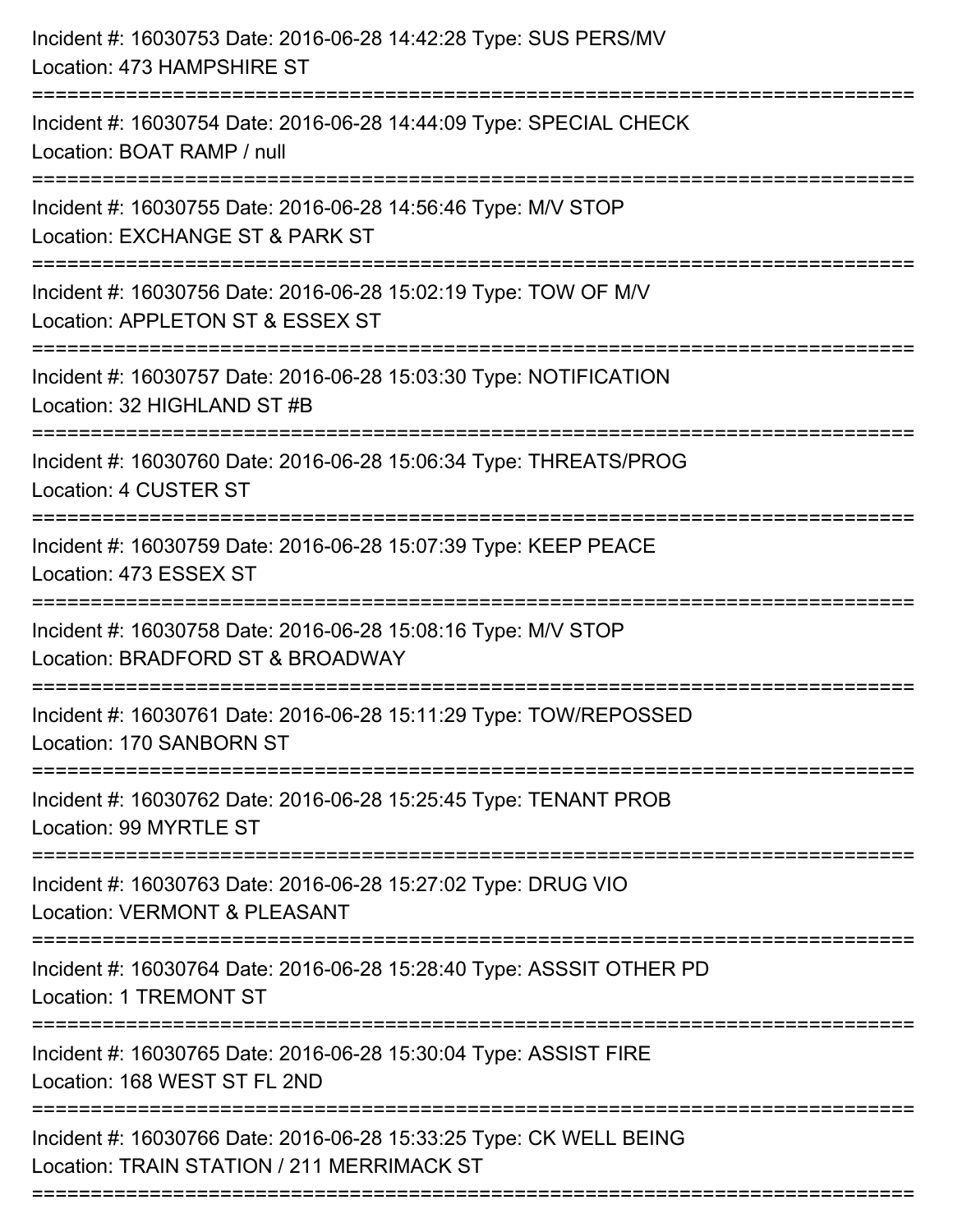| Location: PRIMO'S LIQUORS / 450 HAVERHILL ST                                                                                            |
|-----------------------------------------------------------------------------------------------------------------------------------------|
| Incident #: 16030768 Date: 2016-06-28 15:45:27 Type: MAN DOWN<br>Location: 218 BROADWAY<br>=================================            |
| Incident #: 16030769 Date: 2016-06-28 15:54:40 Type: MISSING PERS<br>Location: 23 SPRINGFIELD ST FL 2                                   |
| Incident #: 16030770 Date: 2016-06-28 15:58:52 Type: DRUG VIO<br>Location: PLEASANT ST & SPRING ST<br>--------------------------------- |
| Incident #: 16030772 Date: 2016-06-28 16:01:47 Type: TRESPASSING<br>Location: 360 MERRIMACK ST                                          |
| Incident #: 16030771 Date: 2016-06-28 16:01:48 Type: STOL/MV/PAS<br>Location: 4 CUSTER ST<br>:=================================         |
| Incident #: 16030773 Date: 2016-06-28 16:09:24 Type: TOW OF M/V<br>Location: 32 LAWRENCE ST                                             |
| Incident #: 16030775 Date: 2016-06-28 16:16:13 Type: FRAUD<br>Location: 100 MARKET ST                                                   |
| Incident #: 16030774 Date: 2016-06-28 16:16:26 Type: SPECIAL CHECK<br>Location: HIGGINS STATE POOL / 180 CRAWFORD ST                    |
| Incident #: 16030776 Date: 2016-06-28 16:17:50 Type: M/V STOP<br>Location: HAVERHILL ST & WHITE ST                                      |
| Incident #: 16030777 Date: 2016-06-28 16:28:33 Type: E911 HANGUP<br>Location: 67 MIDDLEBURY ST FL 2ND                                   |
| Incident #: 16030778 Date: 2016-06-28 16:30:47 Type: RECOV/STOL/MV<br>Location: 224 PHILLIPS ST                                         |
| Incident #: 16030780 Date: 2016-06-28 16:39:34 Type: AUTO ACC/NO PI<br>Location: BOXFORD ST & PHILLIPS ST                               |
| Incident #: 16030779 Date: 2016-06-28 16:39:45 Type: M/V STOP<br>Location: 37 SALEM ST                                                  |
|                                                                                                                                         |

Incident #: 16030781 Date: 2016 06 28 16:47:13 Type: IDENTITY THEFT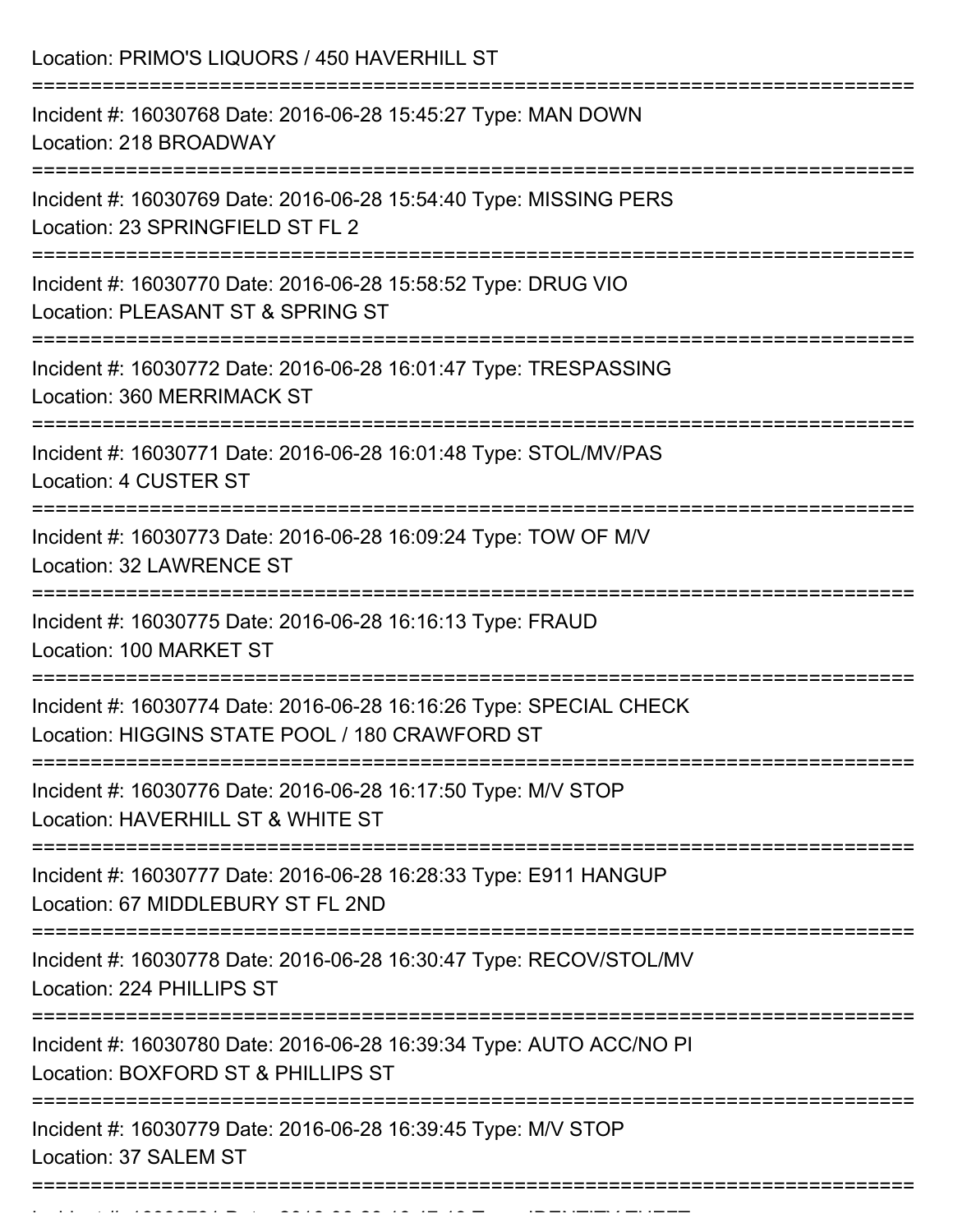| Incident #: 16030782 Date: 2016-06-28 16:48:33 Type: M/V STOP<br>Location: COMMON ST & FRANKLIN ST         |
|------------------------------------------------------------------------------------------------------------|
| Incident #: 16030783 Date: 2016-06-28 16:53:59 Type: TOW OF M/V<br>Location: BROADWAY & CONCORD ST         |
| Incident #: 16030784 Date: 2016-06-28 17:03:38 Type: AUTO ACC/NO PI<br>Location: ANDOVER ST & BLANCHARD ST |
| Incident #: 16030785 Date: 2016-06-28 17:13:08 Type: NOISE ORD<br>Location: BRADFORD ST & BROADWAY         |
| Incident #: 16030786 Date: 2016-06-28 17:15:29 Type: SUS PERS/MV<br>Location: 28 LESLIE ST                 |
| Incident #: 16030788 Date: 2016-06-28 17:26:22 Type: A&B PAST<br>Location: 200 BAILEY ST #2                |
| Incident #: 16030787 Date: 2016-06-28 17:29:21 Type: LARCENY/PAST<br>Location: 38 MORTON ST                |
| Incident #: 16030789 Date: 2016-06-28 17:32:28 Type: SUS PERS/MV<br>Location: 345 HAVERHILL ST             |
| Incident #: 16030790 Date: 2016-06-28 18:04:13 Type: 911 HANG UP<br>Location: 112 MARSTON ST #219          |
| Incident #: 16030793 Date: 2016-06-28 18:14:36 Type: SUS PERS/MV<br>Location: 9 RIDGEWOOD CIR              |
| Incident #: 16030791 Date: 2016-06-28 18:14:39 Type: ALARM/BURG<br>Location: 1 GROTON ST                   |
| Incident #: 16030792 Date: 2016-06-28 18:15:10 Type: M/V STOP<br>Location: 280 LAWRENCE ST                 |
| Incident #: 16030794 Date: 2016-06-28 18:15:38 Type: M/V STOP<br><b>Location: PEMBERTON PARK</b>           |
|                                                                                                            |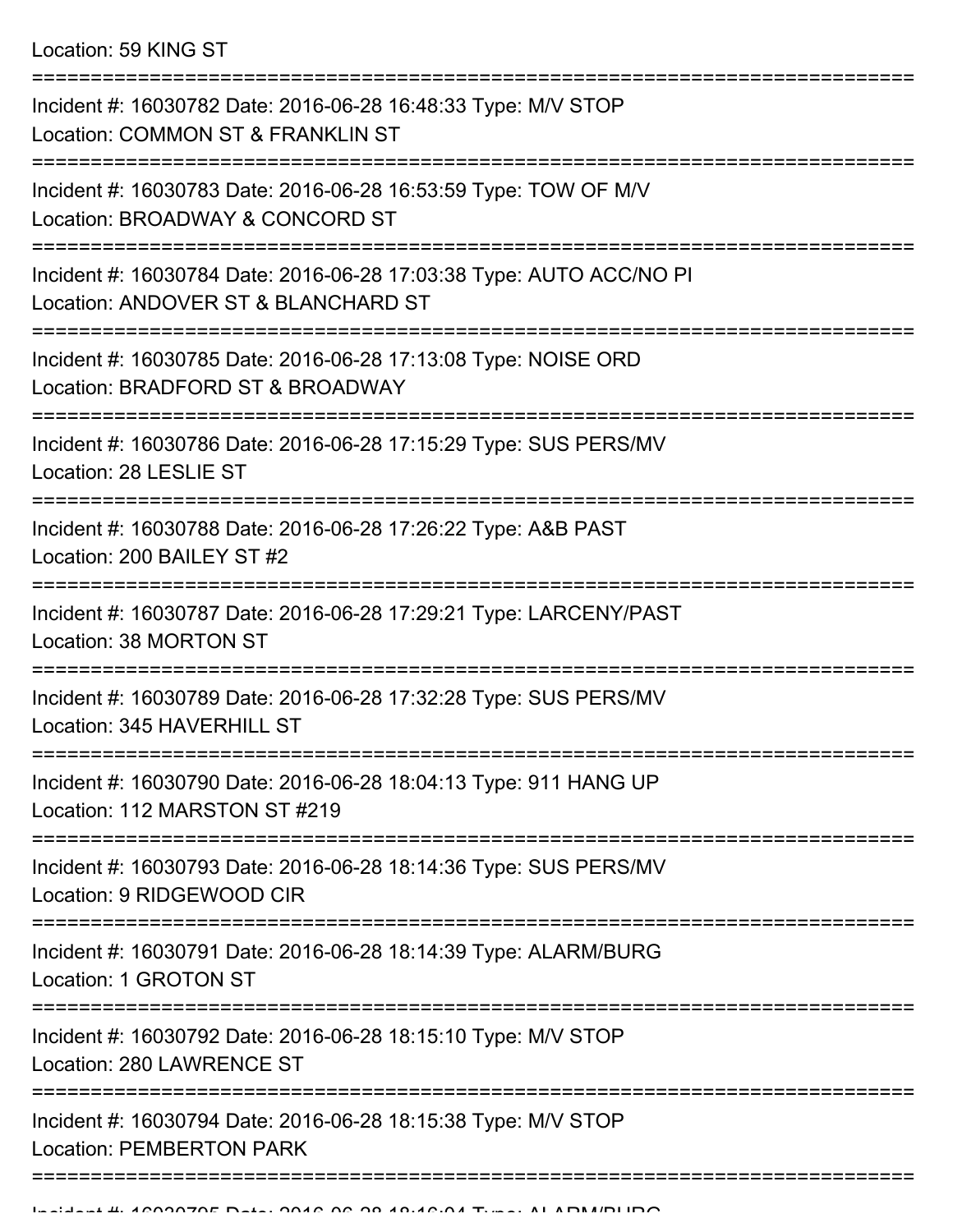Location: CSI / 78 STATE ST

| Incident #: 16030796 Date: 2016-06-28 18:21:06 Type: SUS PERS/MV<br>Location: MARSTON ST & STORROW ST         |
|---------------------------------------------------------------------------------------------------------------|
| Incident #: 16030797 Date: 2016-06-28 18:23:30 Type: ALARM/BURG<br>Location: FARAH RESIDENCE / 555 S UNION ST |
| Incident #: 16030798 Date: 2016-06-28 18:25:36 Type: M/V STOP<br>Location: MARSTON ST & STORROW ST            |
| Incident #: 16030799 Date: 2016-06-28 18:26:11 Type: TOW OF M/V<br>Location: 226 OSGOOD ST                    |
| Incident #: 16030800 Date: 2016-06-28 18:28:19 Type: DRUG VIO<br>Location: BENNINGTON ST & ERVING AV          |
| Incident #: 16030801 Date: 2016-06-28 18:33:27 Type: M/V STOP<br>Location: EASTON ST & S BROADWAY             |
| Incident #: 16030802 Date: 2016-06-28 18:34:21 Type: LARCENY/PAST<br>Location: 457 S BROADWAY                 |
| Incident #: 16030803 Date: 2016-06-28 18:39:27 Type: M/V STOP<br>Location: AMESBURY ST & LEBANON ST           |
| Incident #: 16030804 Date: 2016-06-28 18:52:05 Type: MV/BLOCKING<br>Location: 8 E HAVERHILL ST                |
| Incident #: 16030805 Date: 2016-06-28 18:52:59 Type: DISTURBANCE<br>Location: 452 HAVERHILL ST                |
| Incident #: 16030806 Date: 2016-06-28 18:54:02 Type: AUTO ACC/NO PI<br>Location: DEN ROCK / 114               |
| Incident #: 16030807 Date: 2016-06-28 19:01:48 Type: MISSING PERS<br>Location: 367 HOWARD ST FL 3             |
| Incident #: 16030808 Date: 2016-06-28 19:15:20 Type: M/V STOP<br>Location: BOYD ST & S BROADWAY               |
|                                                                                                               |

Incident #: 16030809 Date: 2016-06-28 19:21:01 Type: DRUG VIO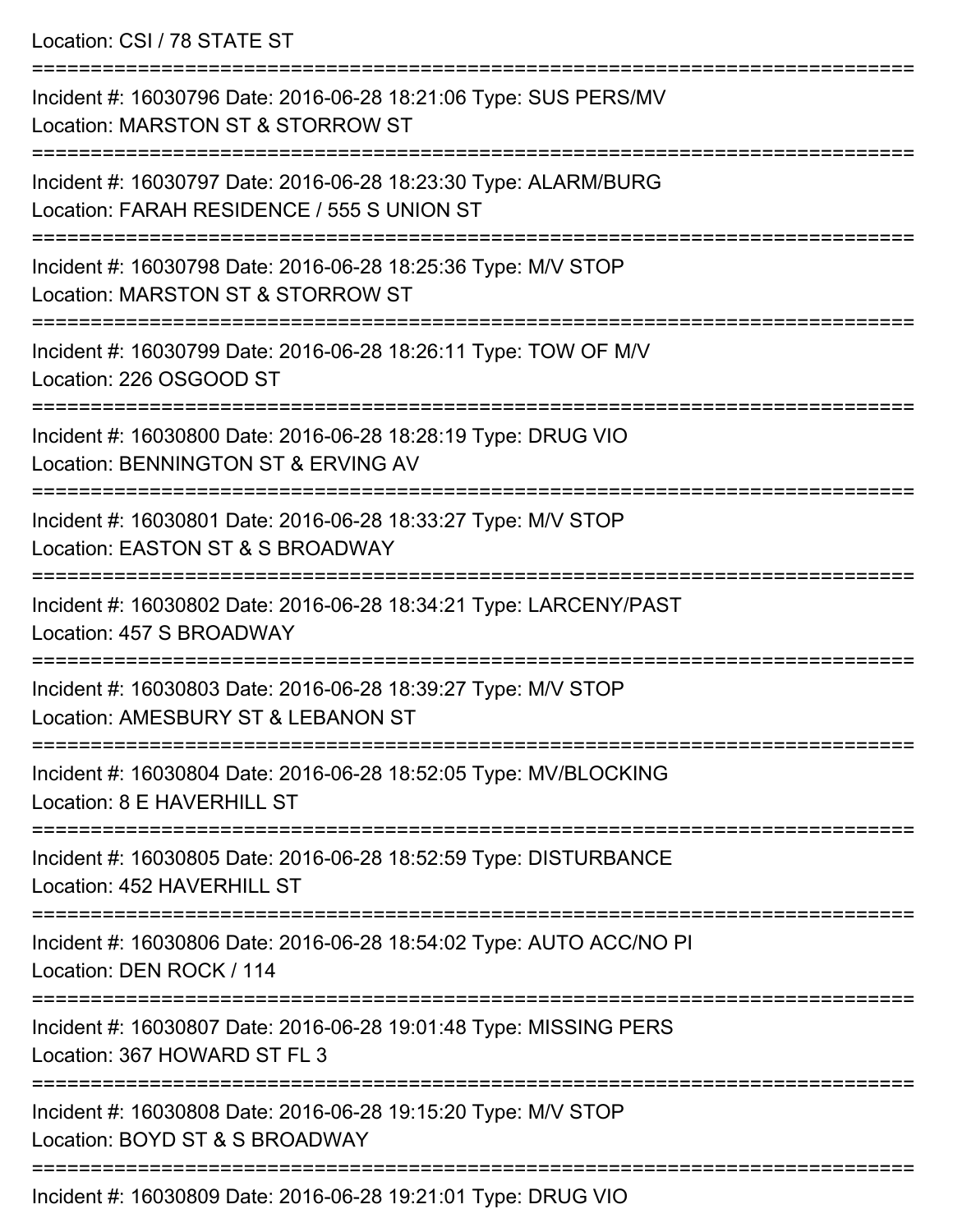| Incident #: 16030810 Date: 2016-06-28 19:24:21 Type: DRUG VIO<br>Location: 33 HAMPTON ST             |
|------------------------------------------------------------------------------------------------------|
| Incident #: 16030811 Date: 2016-06-28 19:40:05 Type: THREATS<br>Location: 226 HIGH ST #BACK          |
| Incident #: 16030812 Date: 2016-06-28 19:46:31 Type: M/V STOP<br>Location: 235 BROADWAY              |
| Incident #: 16030813 Date: 2016-06-28 19:52:13 Type: EXTRA SURVEIL<br><b>Location: THORNTON AV</b>   |
| Incident #: 16030814 Date: 2016-06-28 19:59:11 Type: M/V STOP<br>Location: 364 AMES ST               |
| Incident #: 16030815 Date: 2016-06-28 20:23:20 Type: UNWANTEDGUEST<br>Location: 25 BEACONSFIELD ST   |
| Incident #: 16030816 Date: 2016-06-28 20:34:45 Type: FIRE WORKS<br>Location: ABBOTT ST & PHILLIPS ST |
| Incident #: 16030817 Date: 2016-06-28 20:37:23 Type: CK WELL BEING<br>Location: 105 BOWDOIN ST FL 1  |
| Incident #: 16030818 Date: 2016-06-28 20:48:46 Type: UNKNOWN PROB<br>Location: 5 LOWELL ST FL 2      |
| Incident #: 16030819 Date: 2016-06-28 20:55:07 Type: M/V STOP<br>Location: 63 AMES ST                |
| Incident #: 16030820 Date: 2016-06-28 20:59:07 Type: WARRANT SERVE<br>Location: 13 TREMONT ST        |
| Incident #: 16030821 Date: 2016-06-28 21:01:19 Type: VALDALISM/PAST<br>Location: 81 WEST ST          |
| Incident #: 16030822 Date: 2016-06-28 21:08:34 Type: MEDIC SUPPORT<br>Location: 192 GARDEN ST #1     |
| Incident #: 16030823 Date: 2016-06-28 21:09:21 Type: MEDIC SUPPORT                                   |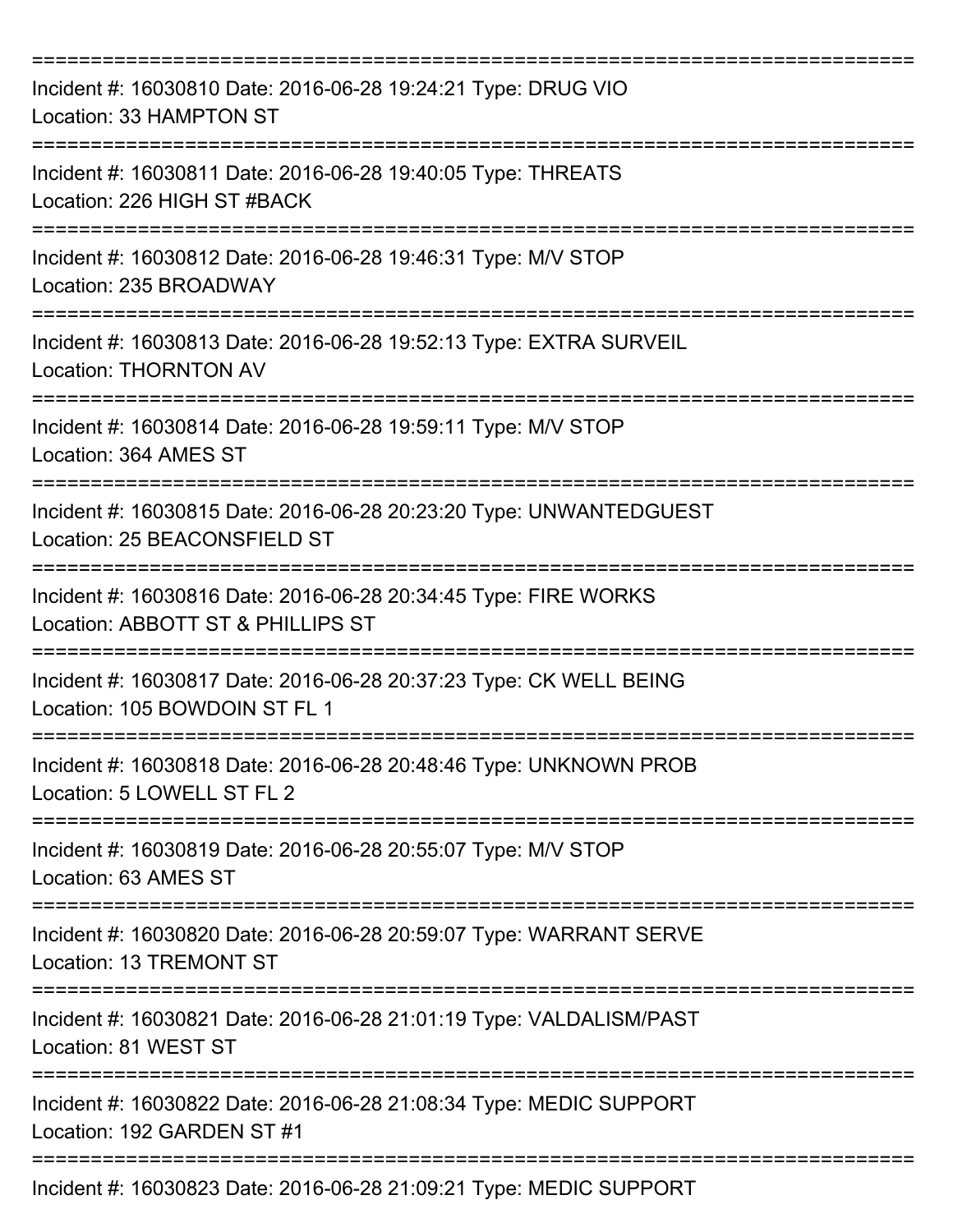| Incident #: 16030825 Date: 2016-06-28 21:14:12 Type: DRUG VIO<br>Location: 60 HILLSIDE AV                |
|----------------------------------------------------------------------------------------------------------|
| Incident #: 16030826 Date: 2016-06-28 21:15:33 Type: UNWANTEDGUEST<br>Location: 10 SAXONIA AV FL 2       |
| Incident #: 16030824 Date: 2016-06-28 21:17:21 Type: RECOV/STOL/MV<br>Location: REAR OF 330 HAVERHILL ST |
| Incident #: 16030827 Date: 2016-06-28 21:20:51 Type: LARCENY/PAST<br>Location: 9 SUMMER ST               |
| Incident #: 16030828 Date: 2016-06-28 21:24:22 Type: DRUG VIO<br>Location: 31 S BOWDOIN ST               |
| Incident #: 16030829 Date: 2016-06-28 21:35:03 Type: FIRE WORKS<br>Location: 206 BAILEY ST               |
| Incident #: 16030830 Date: 2016-06-28 21:54:43 Type: ANIMAL COMPL<br>Location: CUMBERLAND / S BROADWAY   |
| Incident #: 16030831 Date: 2016-06-28 21:56:53 Type: CK WELL BEING<br><b>Location: UNION ST</b>          |
| Incident #: 16030832 Date: 2016-06-28 21:58:03 Type: ASSSIT OTHER PD<br>Location: 388 LAWRENCE ST        |
| Incident #: 16030833 Date: 2016-06-28 21:59:23 Type: WIRE DOWN<br>Location: 304 LOWELL ST                |
| Incident #: 16030834 Date: 2016-06-28 22:06:09 Type: MAN DOWN<br>Location: 111 MYRTLE ST                 |
| Incident #: 16030835 Date: 2016-06-28 22:33:59 Type: SUS PERS/MV<br>Location: 8 EVERETT ST               |
| Incident #: 16030836 Date: 2016-06-28 22:41:03 Type: UNWANTEDGUEST<br>Location: 20 ALLSTON ST #B         |
| Incident #: 16030837 Date: 2016-06-28 22:45:20 Type: MEDIC SUPPORT                                       |